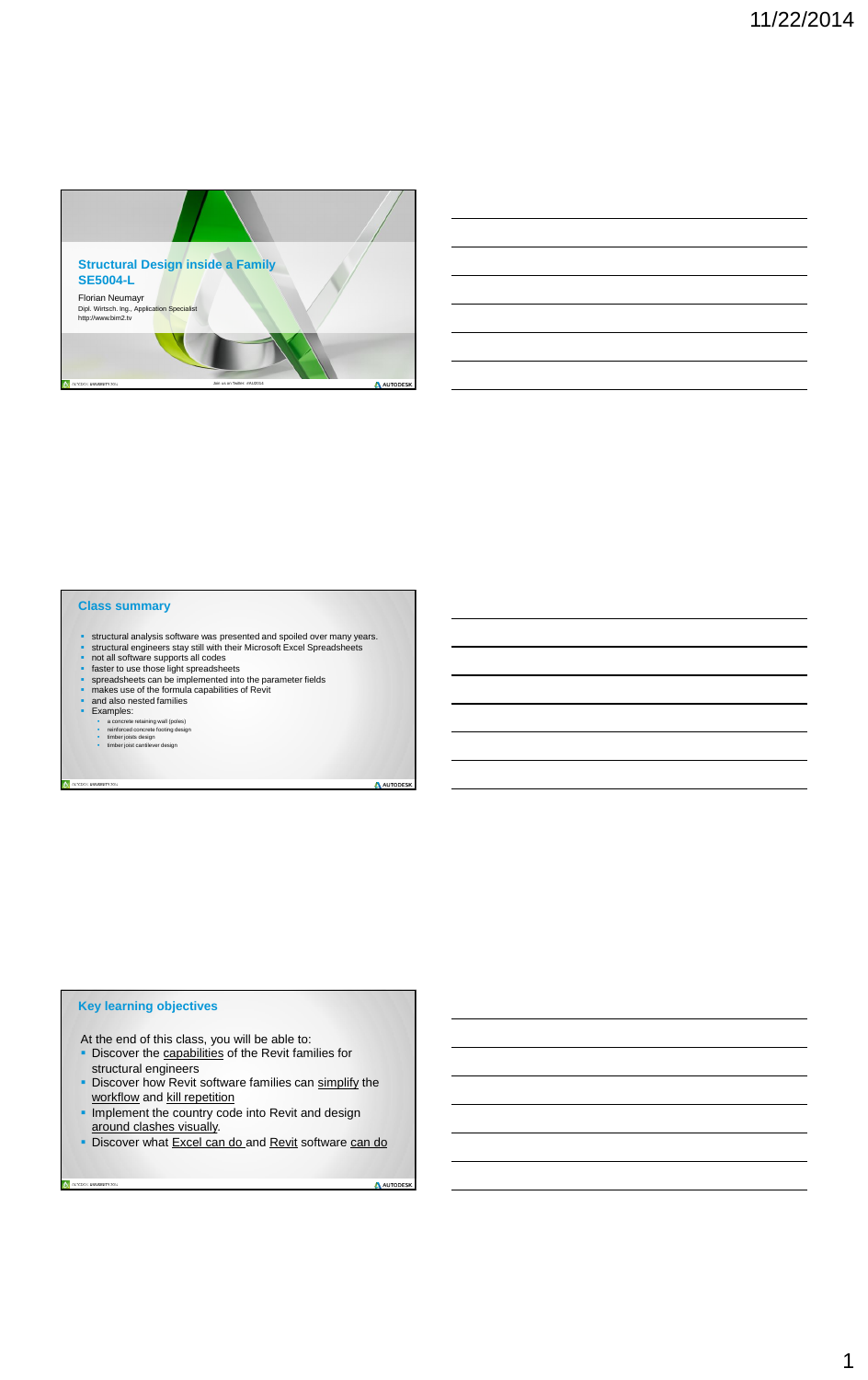





|                          | ٠<br>Decised symmetrical grounding<br>03:456,398.00<br>$-00$                                                                                                                                                                                                                                                                                                                                                                                                                                                                                                                                                                                                                                                                   | Building Months and Call<br>______<br><b>SHIPPIER</b><br>Detroit symbolistic grouping<br>123, 456, 268, 251<br>Canal Donald Help<br>$-00 - 1$                                                                                                                                                                                                                                                                                                                                                                                                                                                                                                                                                                                          | THE PERSON NAMED IN<br><b>Normal</b><br>Detroit symbol/dgd grouping<br>121.40.30.00<br>OC Cont in Links |          |
|--------------------------|--------------------------------------------------------------------------------------------------------------------------------------------------------------------------------------------------------------------------------------------------------------------------------------------------------------------------------------------------------------------------------------------------------------------------------------------------------------------------------------------------------------------------------------------------------------------------------------------------------------------------------------------------------------------------------------------------------------------------------|----------------------------------------------------------------------------------------------------------------------------------------------------------------------------------------------------------------------------------------------------------------------------------------------------------------------------------------------------------------------------------------------------------------------------------------------------------------------------------------------------------------------------------------------------------------------------------------------------------------------------------------------------------------------------------------------------------------------------------------|---------------------------------------------------------------------------------------------------------|----------|
|                          | Present Units<br><b>Skichen</b><br>$\bullet$<br>Display.<br><b>Spreet</b><br><b>Did</b><br>F 4 1<br><b>Hooky</b><br><b>MINA-M/A</b><br>decade at an<br><b>LONA mos</b><br>EDAAM<br>Simong/<br><b>Renforcement Volume</b><br>Rendercement Length<br>17th war.<br>LEM ST cm<br>Reinforcement Jewa<br>LIMAT centre.<br>Plandoccomerchives par Grati<br><b>Dileter</b><br><b>Renderstand Spacing</b><br><b>AZZ</b> em<br><b>Renformment Cover</b><br><b>The Districtor</b><br>$325 - 66$<br>Can Was<br>Lim 17 mm<br><b>LOAN</b> CM<br><b>Techno Elimerator</b><br>Gettian Property<br><b>LISA</b> ce<br><b>ATMA CHI</b><br><b>Sertion Area</b><br><b>Branche</b><br>m<br>Detroit symbolistic grouping<br>122,434,700.00<br>$-86 -$ | <b>Seattle</b><br><b>MALAND</b> Propert Links<br>Student<br>Oklahne<br><b>Viki</b><br><b>Toleut</b><br><b>Little even</b><br><b><i><u>Government Seacong</u></i></b><br><b>Relaterconced Cause</b><br>1255 ews<br><b>Bas Diameter</b><br>Lith eyes<br>Crash Width<br>3254 ST man<br><b>Section Determination</b><br>12044.000<br>Section Property<br><b>AUGUST ANY</b><br><b>Section Area</b><br>1254 d.com<br>Section Modulus<br><b>STEATH</b><br>LOCKTANE<br>Movant of Ingris<br>LOAR and<br><b>Marying Constant</b><br>Mass per Unit Langh<br><b>GIAN Rate</b><br>Weight per line Length<br>LON.ST Aghlen<br>12MN ed rm.<br>Surface Area per Unit Length<br><b>Desired sombolidge grouping</b><br>123-456-706-00<br>OR COME I MELLE | Common and Structural Revit Parameter!                                                                  |          |
| AUTODESK UNIVERSITY 2014 |                                                                                                                                                                                                                                                                                                                                                                                                                                                                                                                                                                                                                                                                                                                                |                                                                                                                                                                                                                                                                                                                                                                                                                                                                                                                                                                                                                                                                                                                                        |                                                                                                         | AUTODESK |

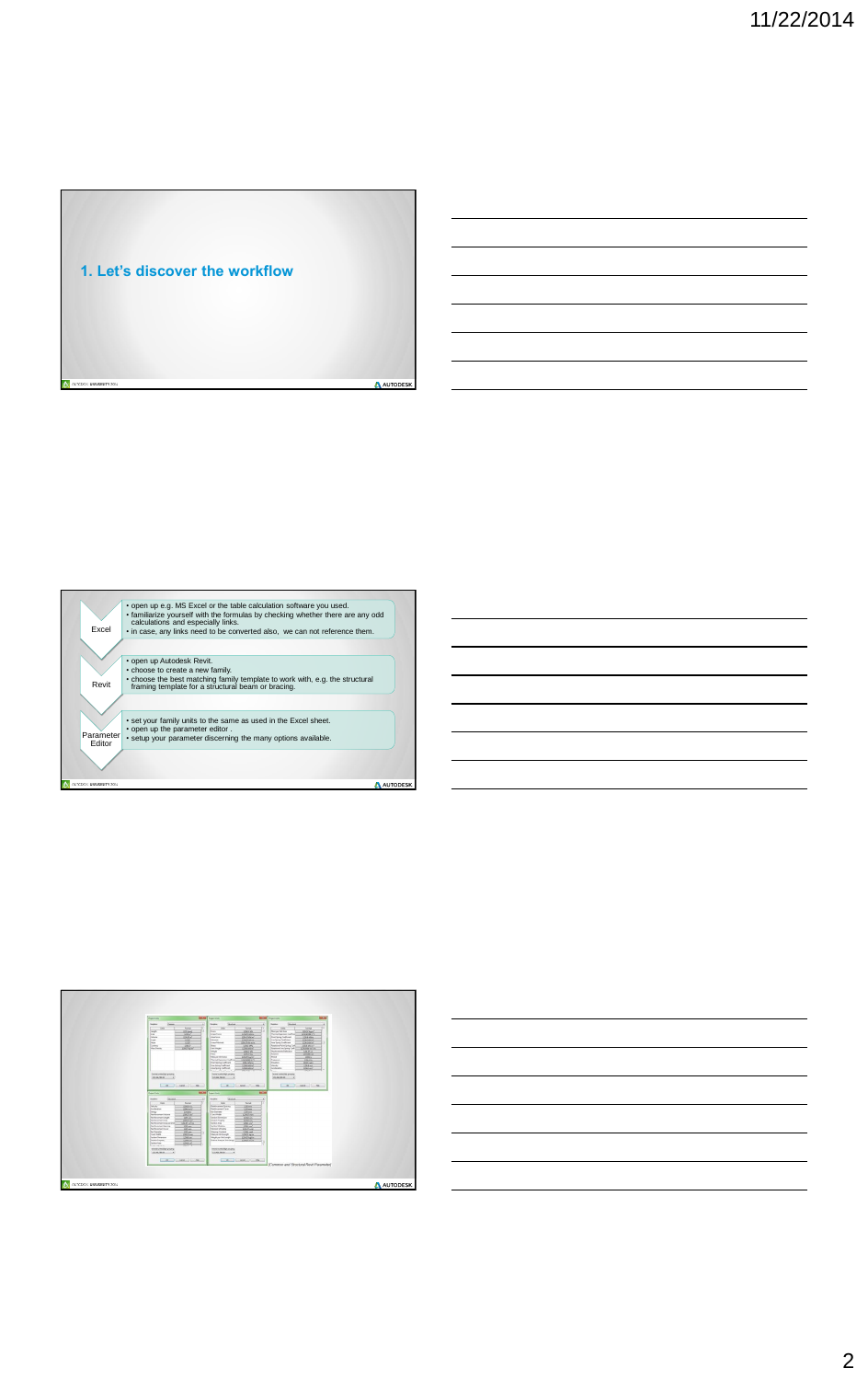11/22/2014



![](_page_2_Figure_2.jpeg)

|                          | <b>Six</b><br><b>Drames</b><br>Christi Dealers<br>$\begin{array}{c} 0.011 \\ 0.014 \\ 0.014 \\ 0.004 \\ \end{array}$<br>and further countries to 2000, and<br><b>During Exposure</b><br>The profession<br>Fox Pure Section<br>Start  11   Davis<br>Farmer<br>Gre 6<br>Contractor<br>Directo Com<br>W Tow<br><b>Carer</b><br><i>Halanak and finalme</i><br><b>TRAWIN</b><br>Citizen<br><b>Holland Rev</b><br><b>Rehable Loan</b><br>Cheesing Farance<br><b>Tole Property</b><br>Construction and the construction<br>$\frac{1}{\sqrt{2}}\left( \frac{1}{\sqrt{2}}\right) \left( \frac{1}{\sqrt{2}}\right) \left( \frac{1}{\sqrt{2}}\right) \left( \frac{1}{\sqrt{2}}\right) \left( \frac{1}{\sqrt{2}}\right) \left( \frac{1}{\sqrt{2}}\right) \left( \frac{1}{\sqrt{2}}\right) \left( \frac{1}{\sqrt{2}}\right) \left( \frac{1}{\sqrt{2}}\right) \left( \frac{1}{\sqrt{2}}\right) \left( \frac{1}{\sqrt{2}}\right) \left( \frac{1}{\sqrt{2}}\right) \left( \frac{1}{\sqrt{2}}\right) \left$<br><b>COL</b><br><b>SEXAMS</b><br><b>STATISTICS</b><br>Toris Orangero<br>cha holtz description. Edit the personate to some custom during classical.<br>$-4417$ extra-<br><b>Texnelsh Engeless</b><br><b>Texnik Tex</b><br>IT feel permits<br>Canal asses is allegable a last | <b>Crafts</b><br>Denthältig Framme<br><b>DETAIN</b><br>Learn<br>Hotels and finalise<br><b>Marketing</b><br>Hehend Hye<br><b>Mediated: Lead</b><br>pain.<br><b>Hyung</b><br>Ē<br>& Tues<br><b>Department Follows</b><br>Cleaner<br><b>Inches</b><br><b>Harton</b><br><b>JAN</b><br>$\sim$<br>Sale because<br>the bully decrease. Set the personal to with a subset both Cultur 1.<br>. Additional<br>۰<br><b>Faterment Properties</b><br>lane:<br>Distant<br>(terms)<br><b>Tube of American</b><br>(est.)<br><b>Sale Emorginal</b><br>His bolls decision, bill the pewers to one a custor.<br><b>Add Forder</b><br>$\sim$<br>Li Seco<br>$\overline{R}$ | and herders important (COS), and<br>III rom<br>Deesteren<br><b>EXECUTIVE</b><br><b>COMMANDATION</b><br>1.1200 U.S. 100 U.S.<br>(The Grouping available)<br><b>MALLEN</b><br>۰<br>٠ |          |
|--------------------------|-------------------------------------------------------------------------------------------------------------------------------------------------------------------------------------------------------------------------------------------------------------------------------------------------------------------------------------------------------------------------------------------------------------------------------------------------------------------------------------------------------------------------------------------------------------------------------------------------------------------------------------------------------------------------------------------------------------------------------------------------------------------------------------------------------------------------------------------------------------------------------------------------------------------------------------------------------------------------------------------------------------------------------------------------------------------------------------------------------------------------------------------------------------------------------------------------------------------------------------------------------------------------|-------------------------------------------------------------------------------------------------------------------------------------------------------------------------------------------------------------------------------------------------------------------------------------------------------------------------------------------------------------------------------------------------------------------------------------------------------------------------------------------------------------------------------------------------------------------------------------------------------------------------------------------------------|------------------------------------------------------------------------------------------------------------------------------------------------------------------------------------|----------|
| AUTODESK UNIVERSITY 2014 | It think permane<br>Carlie sharehic makes possess and heater, masched to COAC, a than blooms Parameters<br>ages insteads and lapt<br><b>Tiend Texnolony</b><br>Chest a passwer grap, and a passwer.<br><b>Isrando pius</b><br><b>Andy to a Opremal</b><br>EX.<br>$-0.61$                                                                                                                                                                                                                                                                                                                                                                                                                                                                                                                                                                                                                                                                                                                                                                                                                                                                                                                                                                                                | <b>Bandaroone fu</b><br><b>Family pse</b><br><b>Instylutioned</b><br>$\lambda$<br><b><i><u><i><u><b>Trespondence</b></u></i></u></i></b><br>terenviere<br>Toponicorre 2014<br><b>ALC</b><br><b>Service</b><br>Salvager, J. (Infant)<br>$\overline{a}$<br><b>SHOP</b><br><b>Street</b><br>111794-111<br>deare<br>.com                                                                                                                                                                                                                                                                                                                                  | (Shared Parameter Options)                                                                                                                                                         | AUTODESK |

![](_page_2_Figure_4.jpeg)

• create your parameter with the name of the Excel field.<br>Parameter names can be changed at any time later.<br>• so the names can be E5, E6, E7, E8 a.s.o. or F4, F5, F6, F6 a.s.o.<br>• best to have Revit and Excel open next to e

Parameter Editor

![](_page_2_Picture_6.jpeg)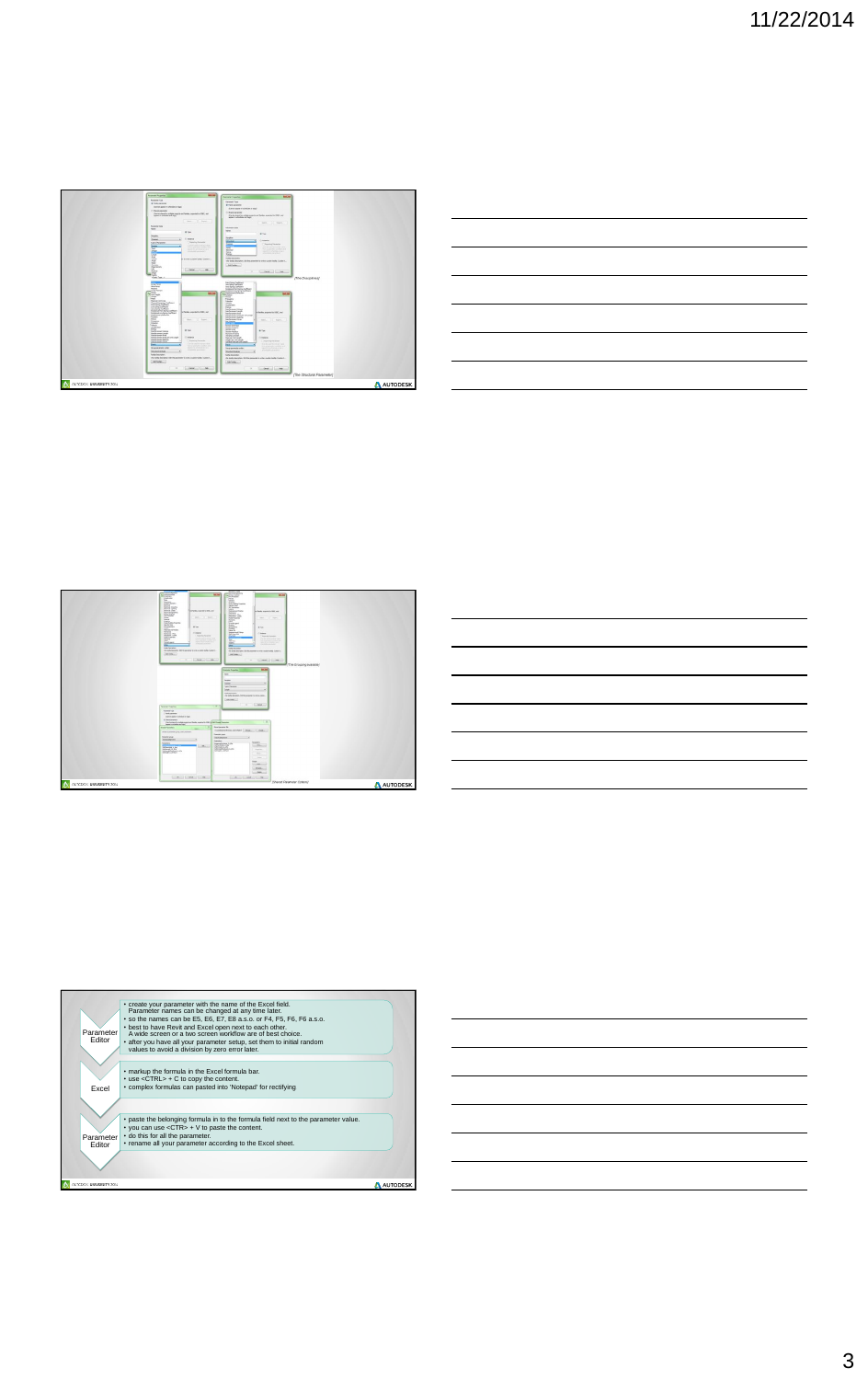4

![](_page_3_Figure_1.jpeg)

![](_page_3_Figure_2.jpeg)

![](_page_3_Figure_3.jpeg)

![](_page_3_Picture_4.jpeg)

![](_page_3_Figure_5.jpeg)

![](_page_3_Figure_6.jpeg)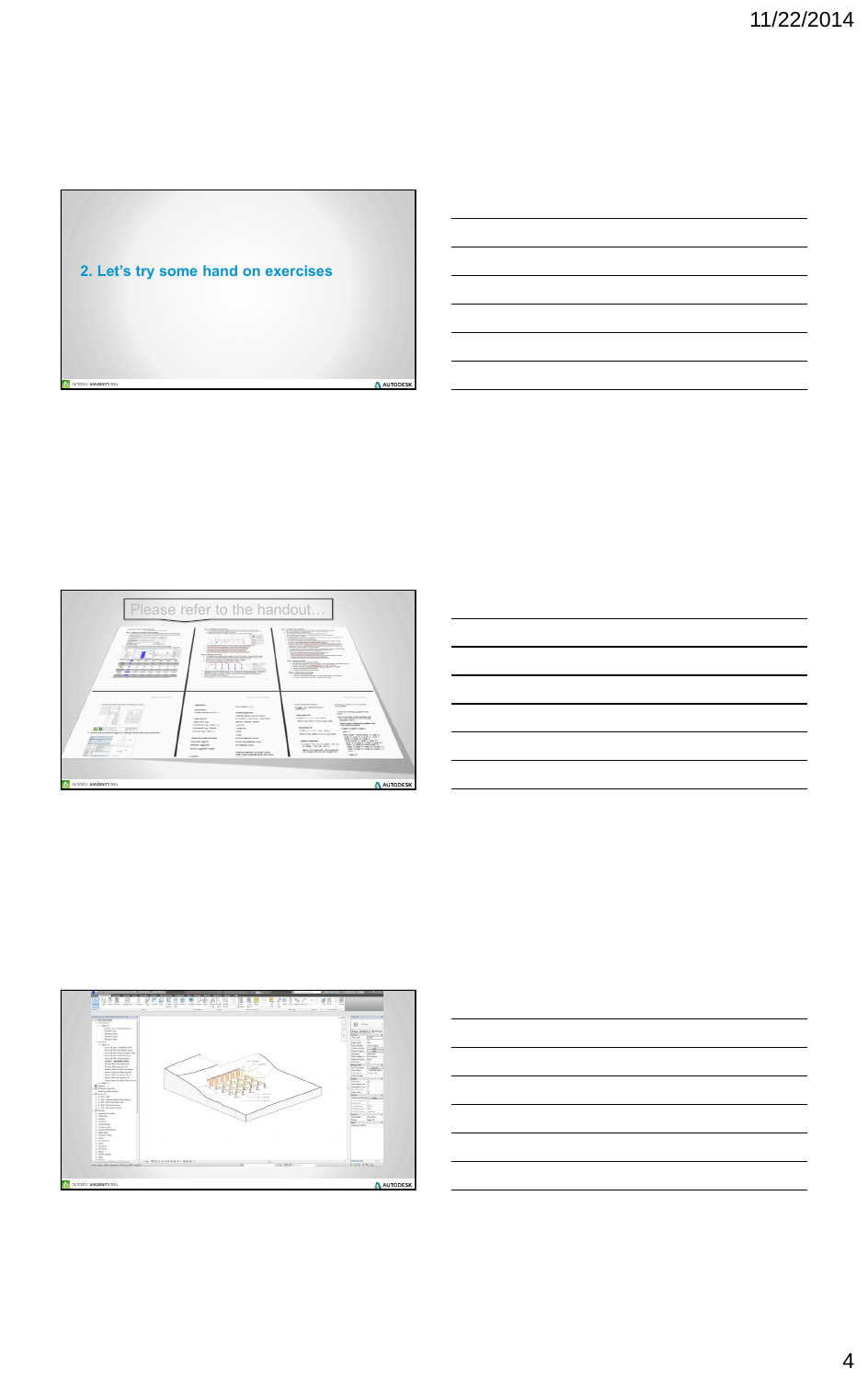![](_page_4_Figure_1.jpeg)

| and the control of the control of the control of the control of the control of the control of the control of the     |                                                                                                                                                                       |  |  |  |
|----------------------------------------------------------------------------------------------------------------------|-----------------------------------------------------------------------------------------------------------------------------------------------------------------------|--|--|--|
| <u> 1989 - Andrea Santa Andrea Santa Andrea Santa Andrea Santa Andrea Santa Andrea Santa Andrea Santa Andrea San</u> |                                                                                                                                                                       |  |  |  |
| and the contract of the contract of the contract of the contract of the contract of the contract of the contract of  |                                                                                                                                                                       |  |  |  |
|                                                                                                                      | ○ 1999年1月19日,1999年1月1日,1999年1月1日,1999年1月1日,1999年1月1日,1999年1月1日,1999年1月1日,1999年1月1<br>1990年1月10日,1999年1月1日,1999年1月1日,1999年1月1日,1999年1月1日,1999年1月1日,1999年1月1日,1999年1月1日 |  |  |  |
|                                                                                                                      | the contract of the contract of the contract of the contract of the contract of                                                                                       |  |  |  |
|                                                                                                                      |                                                                                                                                                                       |  |  |  |

- Via the Survey Stations, email or mobile device
- AU 2014 passes given out each day!
- **Best to do it right after the session**
- 

## **Session Feedback**

AUTODESK UNIVERSITY 2014

![](_page_4_Picture_8.jpeg)

![](_page_4_Picture_9.jpeg)